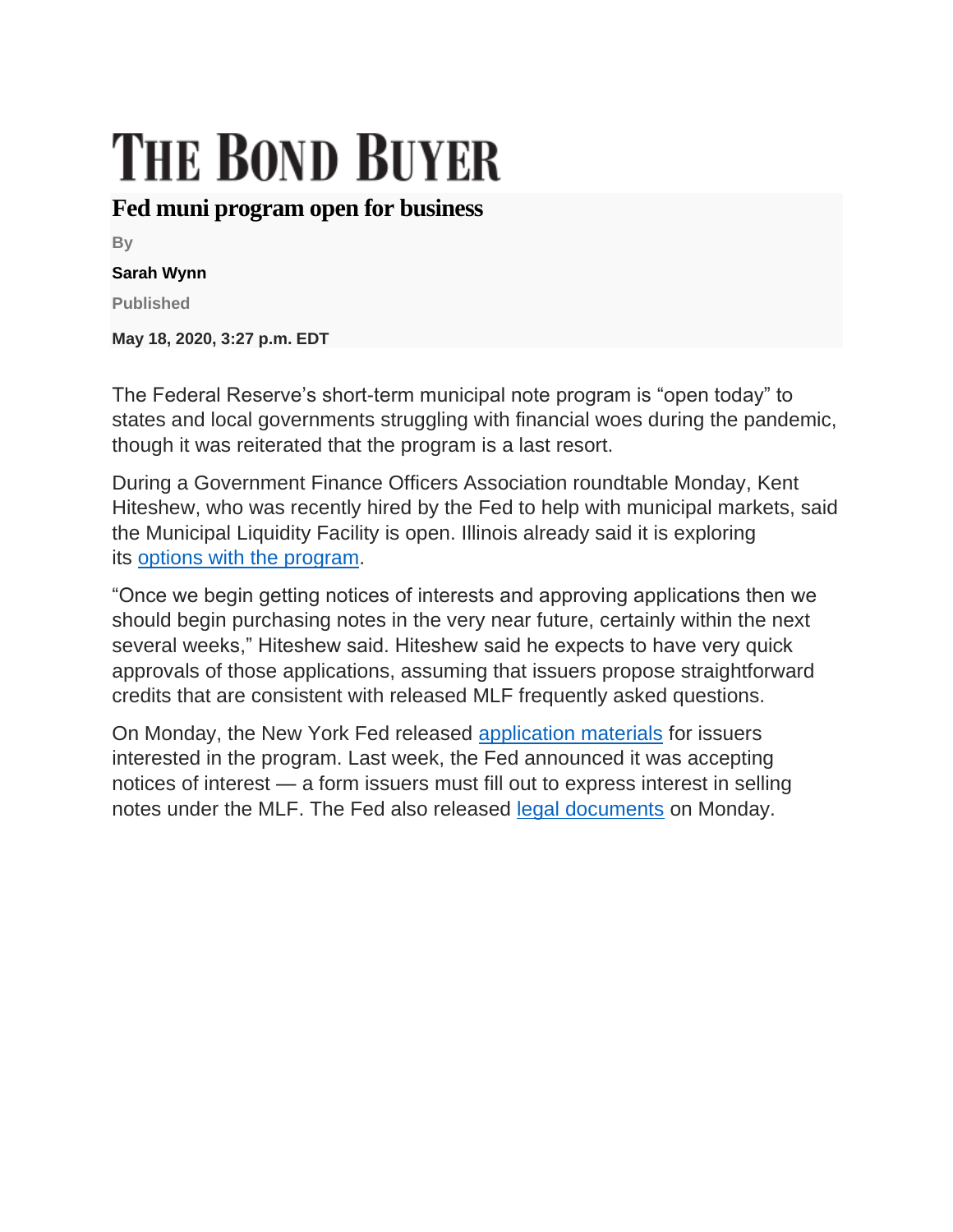

*During a GFOA roundtable, the Fed's Kent Hiteshew was asked when its muni program would be open for business to which he responded, "really today."*

Once an NOI is complete and the issuer and notes meet the MLF's eligibility requirements, issuers will be sent an NOI approval email and an invitation to complete an application, the Fed said.

The program, announced in early April, will buy \$500 billion of short-term notes from issuers. The program covers counties of 500,000 or more and cities of 250,000 or more. Last week, the Fed announced a baseline of 150 basis points for triple-A issuers to 590 points for below investment-grade-rated issuers to use the MLF — a large premium.

The MLF's pricing table was established in the same manner as other facilities created during the pandemic, Hiteshew said.

"The MLF pricing has been established to serve as a backstop, not as a first stop," Hiteshew said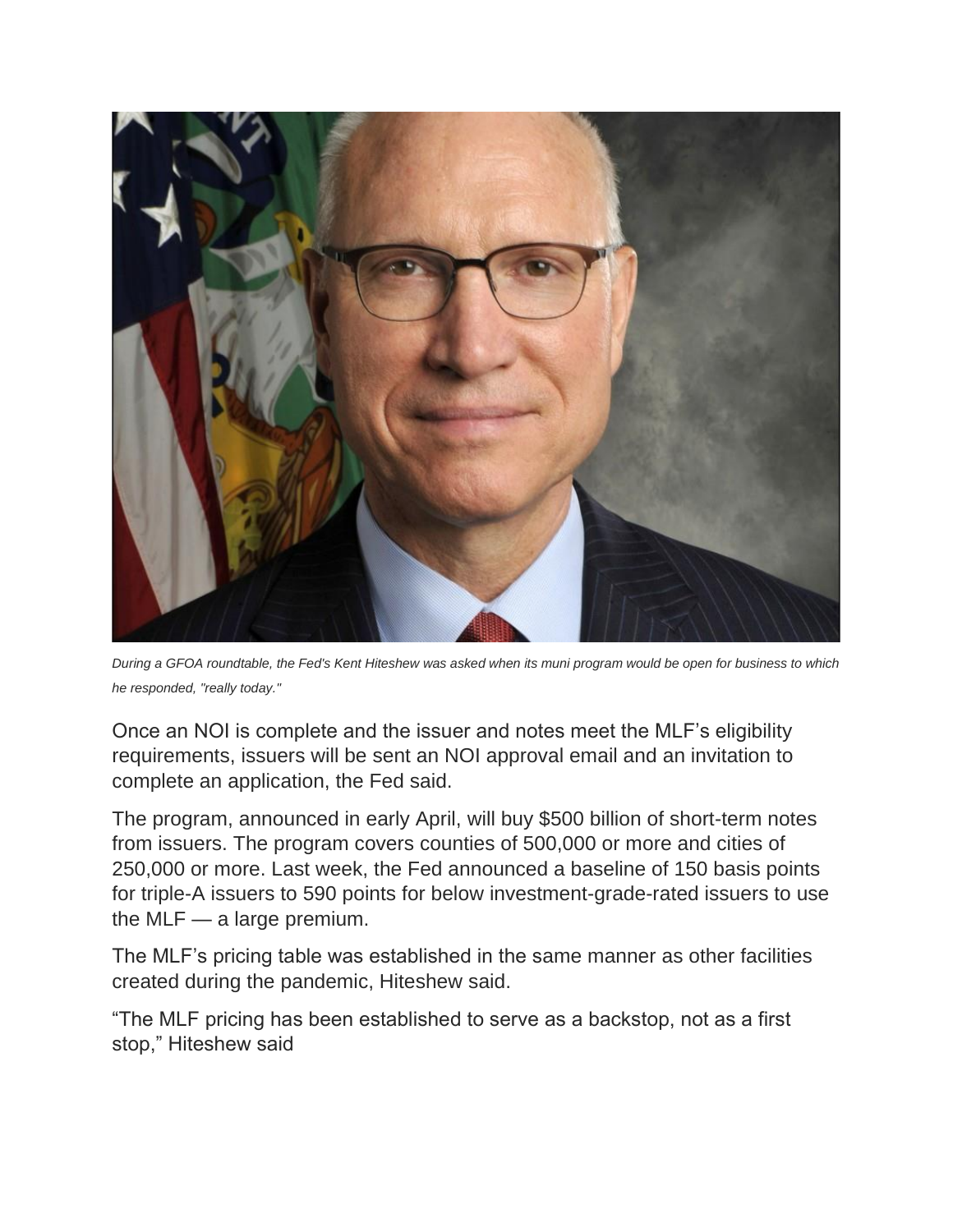"The penalty is designed to make sure, as we said at the outset, that state and local governments have access to liquidity, but it's not designed to replace market sources," Hiteshew later said.

Hiteshew was asked during GFOA's roundtable what measures the Fed will use to gauge its success.

"Our primary objective is to ensure that state and local governments have adequate access to liquidity under reasonable credit terms during this crisis and the ensuing economic recovery," Hiteshew said.

To the extent that liquidity is available from the MLF or through banks, Hiteshew says that the Fed will have met its objective.

Meanwhile, private placements, bank loans and direct lines of credit have been an important component in the municipal market, Hiteshew said. Mid-March, the market began to see an **[uptick in bank facilities](https://www.bondbuyer.com/news/private-placements-on-uptick-as-issuers-search-for-buyers)**.

"In just the last six weeks alone on EMMA, we've seen twice the number of such filings for bank facilities, as were reported in the entire first quarter of this year," Hiteshew said. "Anecdotally, we are hearing that banks are stepping up to the plate."

The Fed added Hiteshew to its staff in [March](https://www.bondbuyer.com/news/federal-reserve-hires-kent-hiteshew) to beef up its municipal market expertise. He had been working as a strategic advisor at Ernst & Young and as a senior fellow at New York University. From 2014-2017, Hiteshew was the first director of Treasury's Office of State and Local Finance, serving as Treasury's point person on Puerto Rico.

Sources have said because the MLF is expensive it is really meant for the lowest-rated issuers while higher-rated issuers should [probably stick to the](https://www.bondbuyer.com/news/muni-investors-on-quest-for-high-grade-paper)  [municipal market,](https://www.bondbuyer.com/news/muni-investors-on-quest-for-high-grade-paper) which most market participants say was the Fed's intention all along.

GFOA's debt committee members were straw-polled after the pricing information was released last week to see whether they would use the MLF. There were no takers, said Emily Brock, director of GFOA's federal liaison center, which could be because there are a fair amount of issuers who are finding capital in other ways. Brock noted that a number of the debt committee members are smaller issuers that will not benefit from the program anyway.

Earlier this month, a bipartisan letter written by Reps. Steve Stivers, R-Ohio, and Dutch Ruppersberger, D-Md., with 40 other lawmakers signing on, asked the Federal Reserve to create a facility to purchase medium and long-term municipal